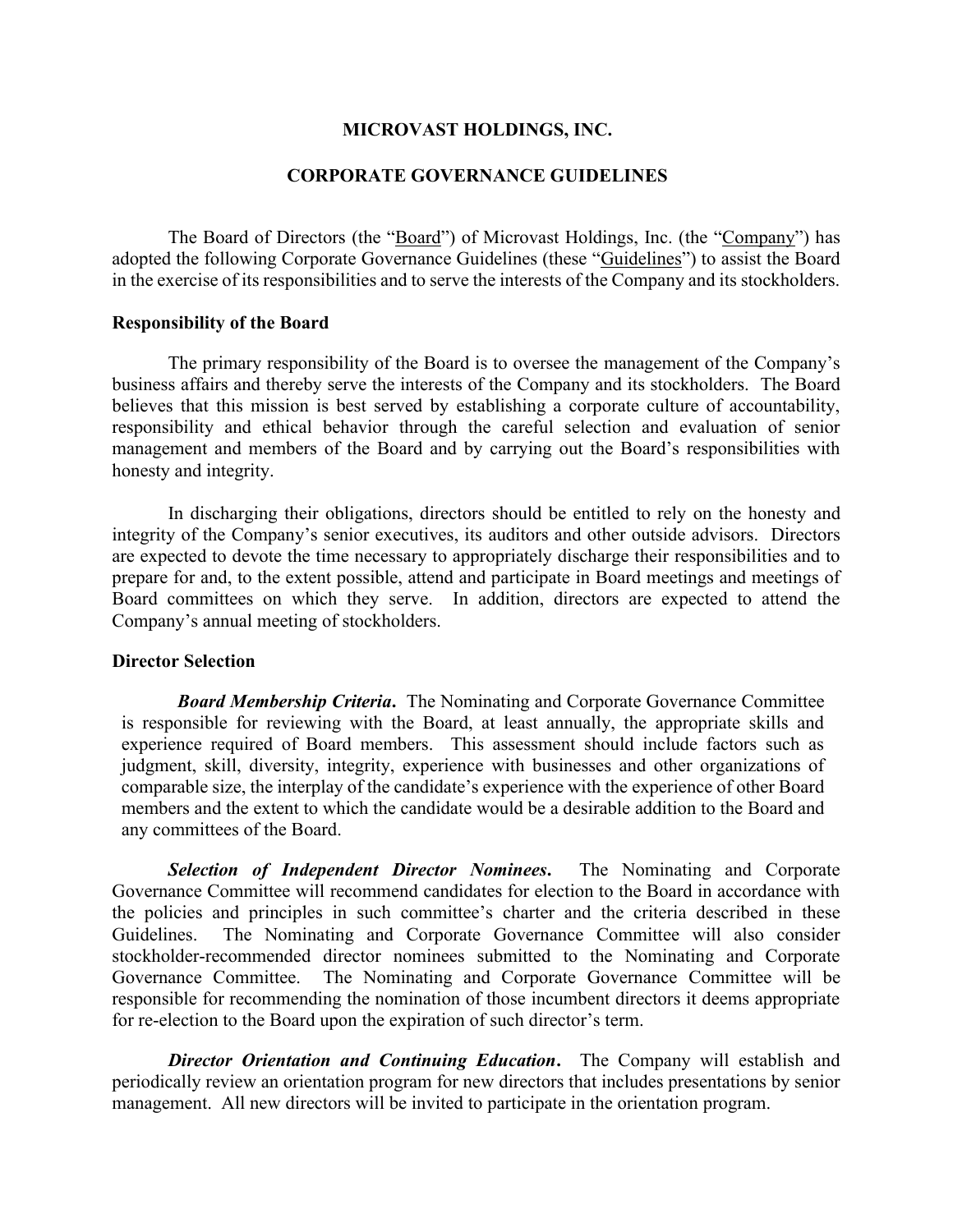## **Board Composition**

*Independent Directors.* A majority of the members of the Board must satisfy the applicable independence requirements set forth in the rules of the Nasdaq Stock Market ("Nasdaq") and under applicable law.

*Size of the Board.* The Board determines the number of directors as permitted in the Company's Certificate of Incorporation and Bylaws and will periodically review the size of the Board based on recommendations of the Nominating and Corporate Governance Committee. The authorized number of directors may be changed only by resolution of the Board.

**Positions of Chair and CEO.** The Board has no policy with respect to the separation of the offices of the Chair of the Board (the "Chair") and the Chief Executive Officer (the "CEO"). The Board believes that this issue is part of the succession planning process and that it is in the best interests of the Company for the Board to consider this issue each time it selects the Chair or the CEO.

**Service on Other Boards.** The Board recognizes that a director's ability to fulfill his or her responsibilities as a member of the Board can be impaired if he or she serves on multiple other boards or board committees. Directors should advise the Chair and the chair of the Nominating and Corporate Governance Committee in advance of accepting an invitation to serve on the board of directors (or similar body) of another company. Additionally, the CEO and other executive officers must seek the approval of the Board before accepting membership on other boards (or similar bodies), including corporate and charitable boards. Service on other boards and/or committees should be consistent with the Company's conflict of interest policies.

*Changes in Professional Responsibility***.** The Board should consider whether a change in an individual's professional responsibility directly or indirectly impacts that person's ability to fulfill his or her obligations as a director of the Company. The Board may accept or reject such resignation in its discretion after consultation with the Nominating and Corporate Governance Committee.

*Circumstances that May Adversely Reflect Upon the Director or the Company.* When a director, including any director who is currently an officer or employee of the Company, becomes aware of circumstances that may adversely reflect upon the director, any other director or the Company, the director should promptly notify the Nominating and Corporate Governance Committee of such circumstances. The Nominating and Corporate Governance Committee will consider the circumstances and may, in certain cases, request that the director cease the conflicting activity or, in more severe cases, request that the director submit their resignation from the Board if, for example, continuing service on the Board by the individual is not consistent with the criteria deemed necessary for continuing service on the Board.

*Term Limits***.** As each director is periodically subject to election by stockholders, the Board does not believe it is in the best interests of the Company to establish term limits. While term limits could help insure that there are fresh ideas and viewpoints available to the Board, they have the disadvantage of sacrificing the value provided by directors who have been able to develop,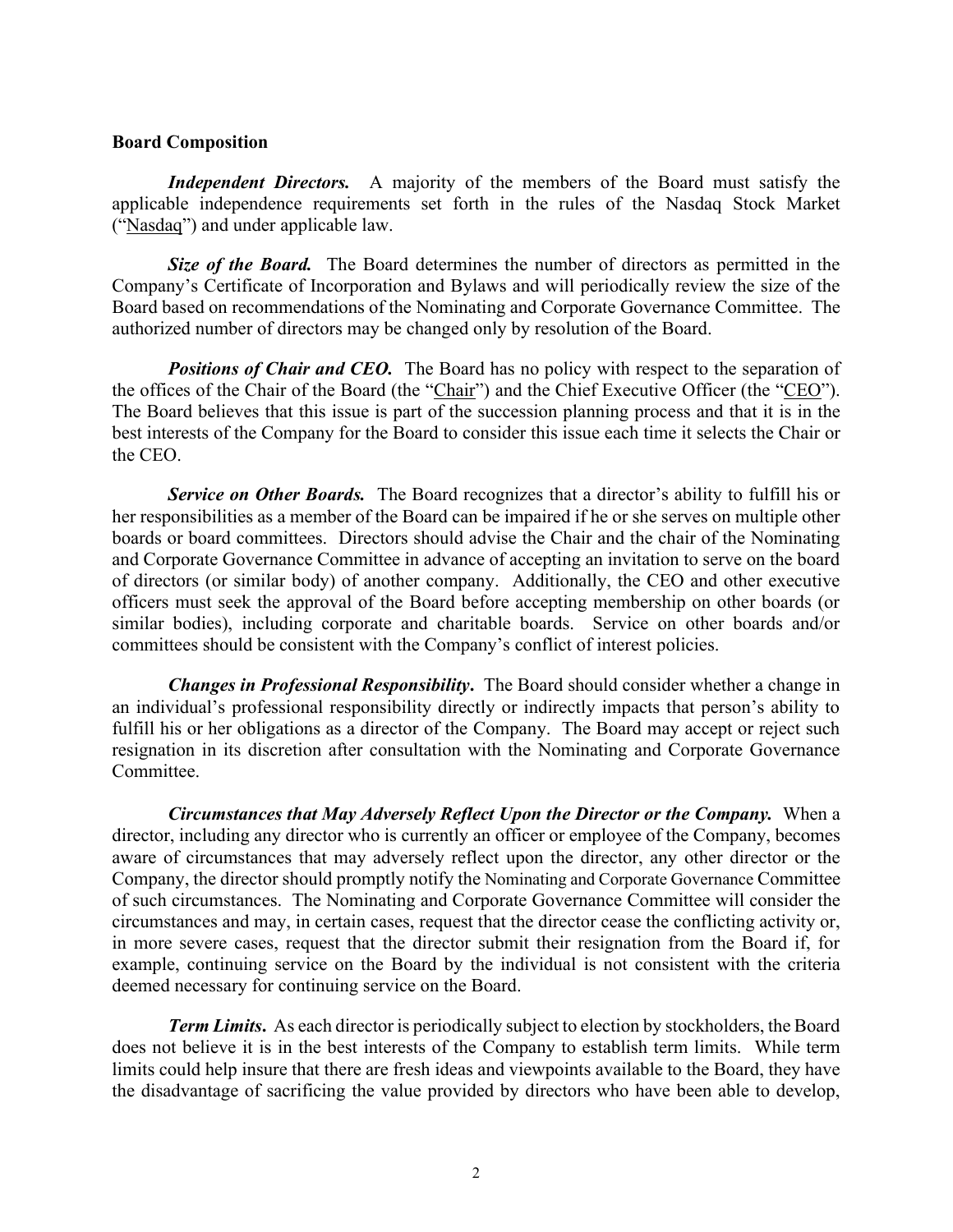over a period of time, increasing insight into the Company and its operations and, therefore, are able to provide an increasing contribution to the Board as a whole.

## **Director Compensation and Performance**

*Compensation Policy and Review.* It is the policy of the Board to provide directors who are not officers of the Company with a mix of compensation, which may include an annual cash retainer and an annual equity award. The Board will also reimburse all expenses incurred in attending Board and Board committee meetings. Proposed changes in Board compensation shall initially be reviewed by the Compensation Committee, but any changes in the compensation of directors shall require the approval of the Board. The Compensation Committee shall periodically review the status of Board compensation in relation to comparable companies and other factors the Compensation Committee deems appropriate and shall discuss the results of its review with the Board.

*Annual Performance Review.* At least annually, the Nominating and Corporate Governance Committee shall oversee an evaluation of the performance of the Board against these Guidelines. As part of this process, the Board will conduct a self-evaluation to determine whether the Board and its committees are functioning effectively.

## **Board Meetings**

*Schedule.* The Board expects to have at least four regularly scheduled Board meetings each fiscal year. Board meetings are scheduled in advance and held from time to time as determined by the Board. The Board may also hold special meetings if properly called.

*Agendas.* The Chair will establish the agenda for each Board meeting. Each director may submit items to be included on the agenda. Directors may also raise subjects that are not on the agenda at any meeting.

*Distribution of Board Material.* Information that is important to the Board's understanding of the Company's business and the matters to be discussed at a meeting should be distributed to the directors within a reasonable period of time before the Board meeting.

**Director Attendance.** A director is expected to spend the time and effort necessary to properly discharge his or her responsibilities. Accordingly, a director is expected to regularly prepare for and attend meetings of the Board and all Board committees on which the director sits (including separate meetings of the independent directors), with the understanding that, on occasion, a director may be unable to attend a meeting. A director who is unable to attend a meeting of the Board or a Board committee is expected to notify the Chair or the chair of the appropriate Board committee in advance of such meeting and, whenever possible, participate in such meeting via teleconference if such director is unable to attend in-person.

*Strategic Planning.* The Board shall hold an annual strategic planning meeting. The timing and agenda of the strategic planning meeting shall be determined by the Chair.

*Meetings of Independent Directors.* The Company's independent directors will meet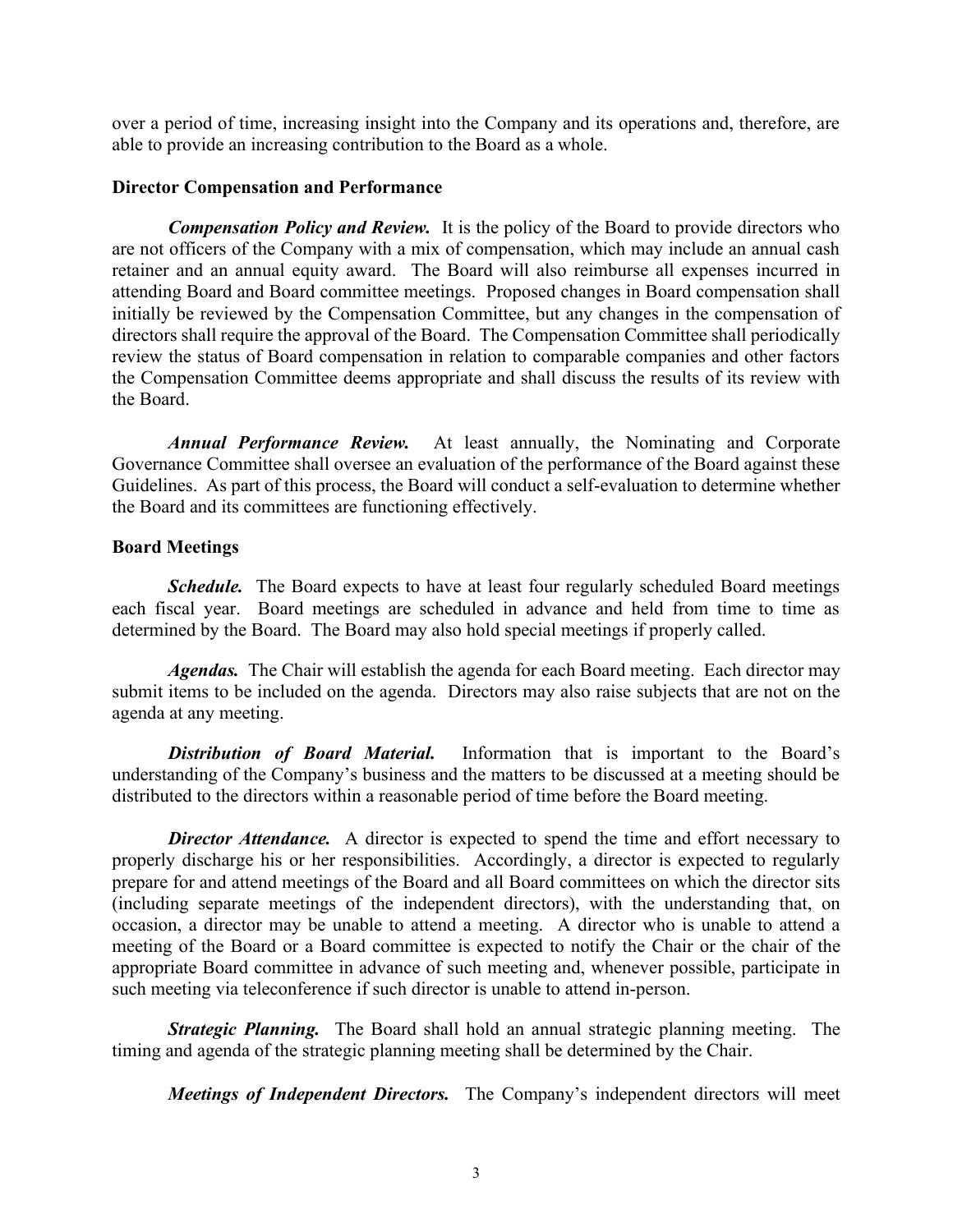regularly in executive sessions at which only independent directors are present. Meetings of the independent directors should generally coincide with regularly scheduled Board meetings; provided, however, that a majority of the independent directors may call a meeting of independent directors at any time. The chair of the Nominating and Corporate Governance Committee will preside as the chair at meetings of independent directors.

*Board Presentations and Access to Employees and Advisors.* Directors shall have full access to officers and employees of the Company and, as necessary and appropriate, the Company's independent advisors, including legal counsel and independent accountants. Any meetings or contacts that a director wishes to initiate may be arranged through the CEO or the Corporate Secretary.

The Board encourages senior management to invite to Board meetings officers, other key employees and independent advisors who can provide additional insight into the matters being discussed or whom senior management believes should be given exposure to the Board.

*Board Interaction with Investors, Media and Others.* The Board believes that senior management speaks for the Company. Directors may, from time to time, meet or otherwise communicate with various constituencies that are involved with the Company, but it is expected that directors would do so with the knowledge of senior management and, in most instances, only at the request of senior management.

## **Board Committees**

*Standing Board Committees.* The Board will have three standing committees: an Audit Committee, a Compensation Committee and a Nominating and Corporate Governance Committee. All Board committee members will be required to satisfy the independence requirements under Nasdaq rules and applicable law.

Board committees shall receive authority exclusively through delegation from the Board through the Company's Bylaws, Board resolutions, Board committee charters or as provided by these Guidelines. In addition to the authority granted hereunder or under each Board committee's charter or by further resolution of the Board, each standing Board committee has the authority to retain and reasonably compensate independent legal, financial or other advisors as such Board committee may deem necessary without consulting with or obtaining the approval of the Board or management of the Company.

*Appointment and Term of Service of Board Committee Members.* Board committee members will be appointed by the Board after recommendations are made by the Nominating and Corporate Governance Committee with consideration being given to the criteria set forth in the applicable Board committee charter as well as the desires of the individual directors. Board committee chairs shall be appointed by the Board based on recommendations from the Nominating and Corporate Governance Committee. Board committee members shall serve until their successors are duly elected and qualified or until their earlier resignation or removal.

*Board Committee Charters.* The Audit Committee, Compensation Committee and Nominating and Corporate Governance Committee will each have a written charter approved by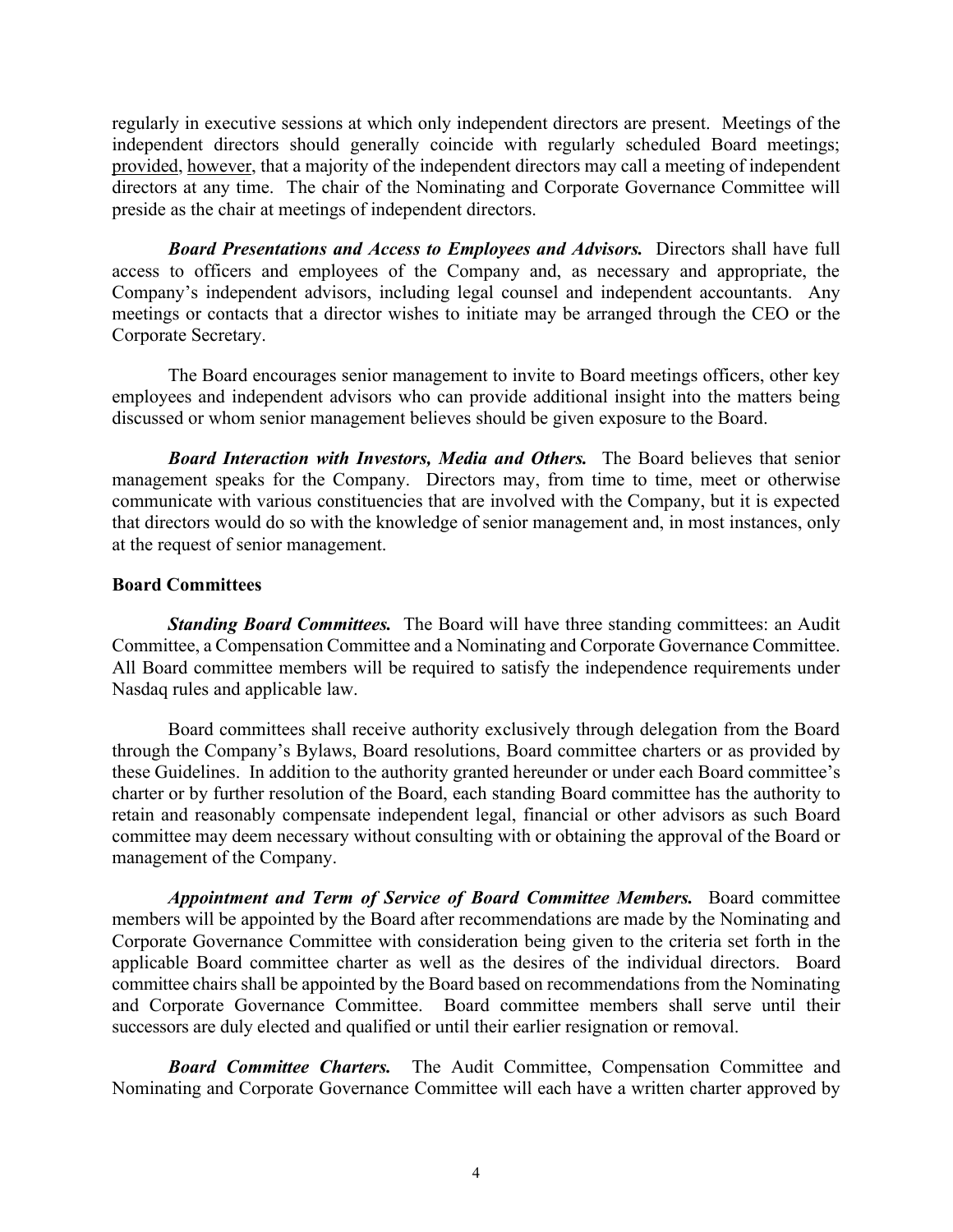the Board. The charters will set forth the purposes and responsibilities of the Board committees as well as qualifications for Board committee membership, procedures for appointment and removal, structure and operations and reporting to the Board. The charters will also provide that each Board committee will annually evaluate its performance. The charters will be included on the Company's website and copies of the charters will be made available upon request to the Corporate Secretary.

*Board Committee Meetings and Agendas.* Each Board committee chair, in consultation with such Board committee's members and the Board, will determine the frequency of such Board committee's meetings consistent with such Board committee's charter; provided, that a majority of such Board committee's members may call a meeting of such Board committee at any time. Additionally, each Board committee chair, in consultation with the other members of such Board committee and the Board, will develop the committee's agenda.

## **Communications with the Board**

*Receipt of Communications***.** Stockholders and other interested parties may communicate with the Board as a group or specific directors by mail addressed to: Board of Directors, c/o Microvast Holdings, Inc., 12603 Southwest Freeway, Suite 210, Stafford, Texas 77477, Attn: Corporate Secretary. The mailing envelope should also clearly indicate whether the communication is intended for the Board as a group or any specific director(s).

*Handling of Communications***.** The Corporate Secretary will review each communication subject to this policy and will, within a reasonable period of time after receiving the communication, determine whether or not the communication is appropriate for delivery to the Board or specific director(s) to whom it is addressed. The Corporate Secretary will not forward those communications that are simple administrative requests that are appropriately addressed by the Corporate Secretary or that relate to matters that are of a type that are clearly improper or irrelevant to the functioning of the Board or the business and affairs of the Company. The Corporate Secretary may confer with other members of the Company's senior management in reviewing such communications and making such determinations. If, in the judgment of the Corporate Secretary, any communication pertains to an accounting matter, such communication shall be forwarded to the appropriate party as determined by the Audit Committee and addressed in the manner determined by the Audit Committee.

Communications that, in the judgment of the Corporate Secretary, are not clearly improper or irrelevant to the functioning of the Board or the business and affairs of the Company shall, unless requiring immediate attention, be assembled and delivered to the intended recipients on a periodic basis, generally at or in advance of each regularly scheduled meeting of the Board and shall be organized in a manner designated to facilitate review by the Board or the applicable director(s). Any communication that, in the judgment of the Corporate Secretary, is significant or otherwise may require more immediate attention shall be promptly delivered to the Board or specific director(s) to whom such communication is addressed. The Corporate Secretary may accompany any communications delivered to the Board or any director(s) with materials or analyses that the Corporate Secretary believes may be useful to the Board or such specific directors in the consideration of the communications. These policies and procedures do not apply to stockholder proposals submitted pursuant to Rule 14a-8 under the Securities and Exchange Act of